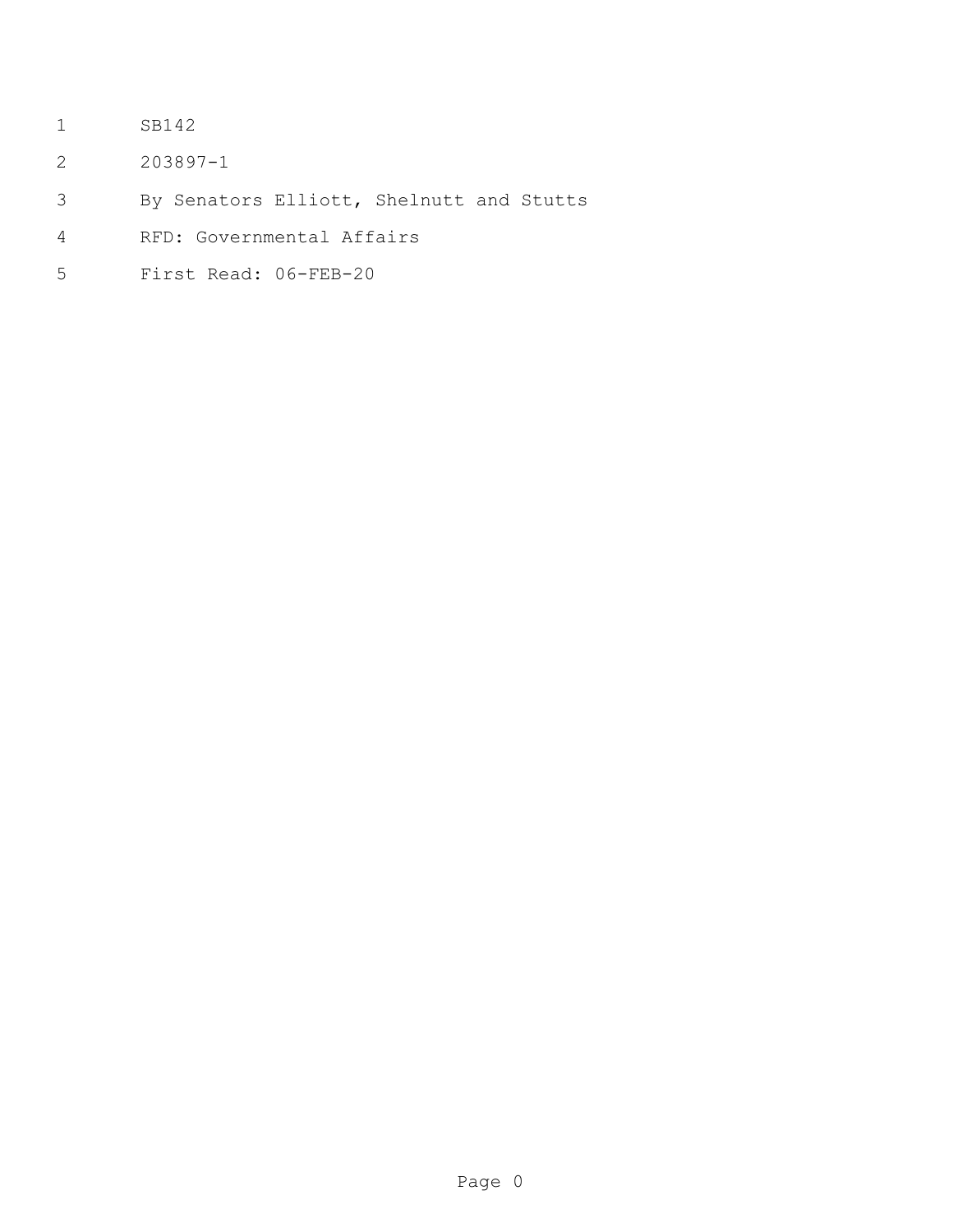| 203897-1:n:01/31/2020:LK/tj LSA2019-2803 |  |
|------------------------------------------|--|
|------------------------------------------|--|

 SYNOPSIS: Under existing law, the police jurisdiction in municipalities having 6,000 or more inhabitants covers all adjoining territory within three miles 11 of the corporate limits, and the police jurisdiction in smaller municipalities extends to all adjoining territory within one and one half 14 miles of the corporate limits.

15 Also under existing law, any municipality which has a three mile police jurisdiction may **reduce its police jurisdiction to a mile and a half** 18 by ordinance of the municipality, but may not completely eliminate its police jurisdiction.

 Also under existing law, a municipality may enforce police and sanitary regulations within the areas of the police jurisdiction beyond the corporate limits, as well as certain zoning regulations and subdivision planning requirements. The planning jurisdiction of a municipality, including the approval of subdivisions, extends for five miles beyond the corporate limits.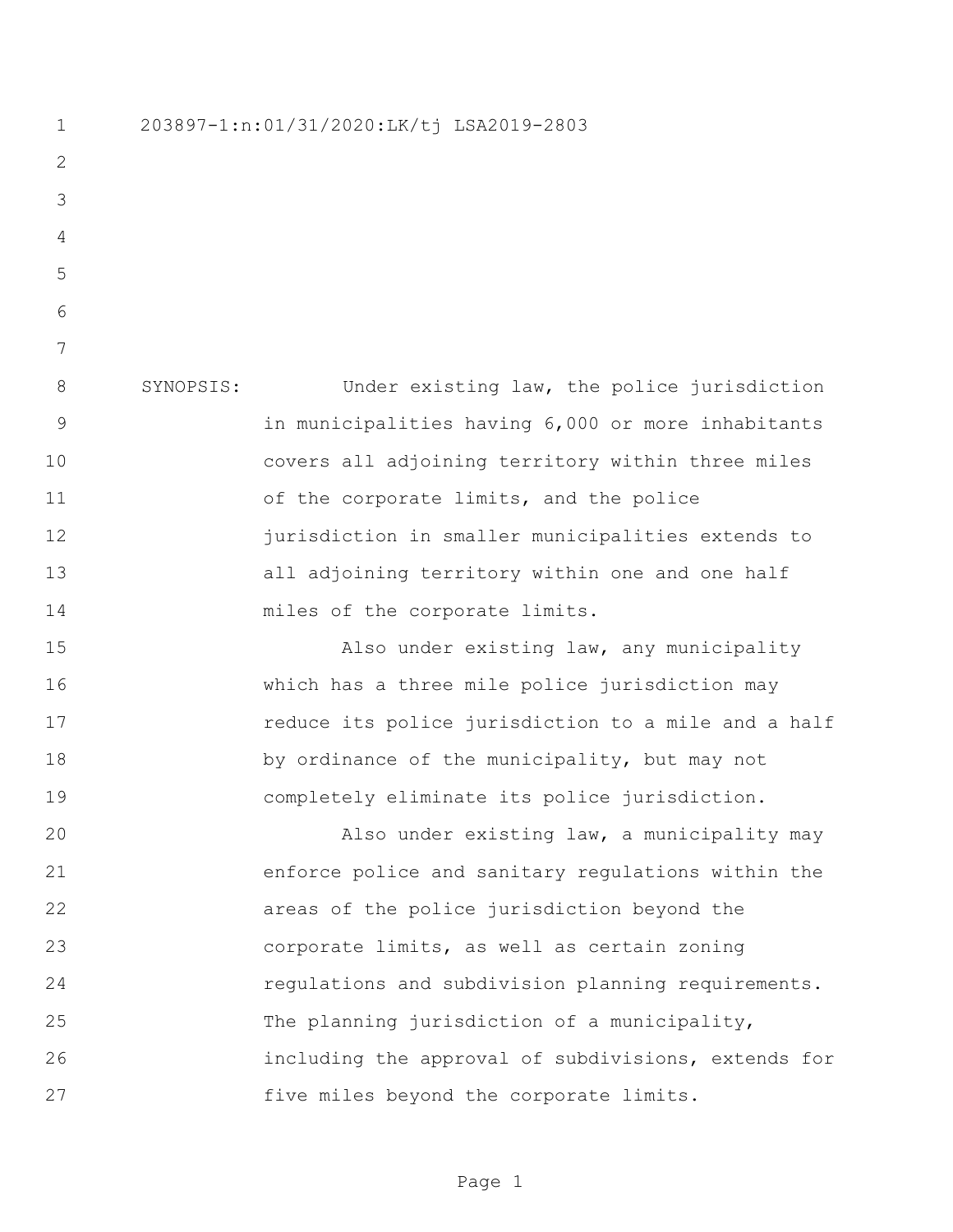Also under existing law, a municipality may fix and collect licenses for businesses within the police jurisdiction, as well as levy sales and use taxes within the police jurisdiction. A municipality is required to prepare an annual report which includes an accounting of all revenues collected in the police jurisdiction and a list of 8 all services provided by the municipality within the police jurisdiction, to demonstrate to the Department of Examiners of Public Accounts that the revenues received by the municipality from the police jurisdiction are being expended within that same area.

 This bill would eliminate municipal authority beyond the corporate limits of each municipality, and would provide a method for each judge of probate to call for a referendum to decide whether to reinstate police jurisdictions within 19 that county as they currently operate. This bill would also limit the jurisdiction of a municipal planning commission to the corporate limits of a municipality.

 This bill would also clarify and supplement the reporting requirements of municipalities as they relate to revenues derived from police 26 iurisdictions.

Page 2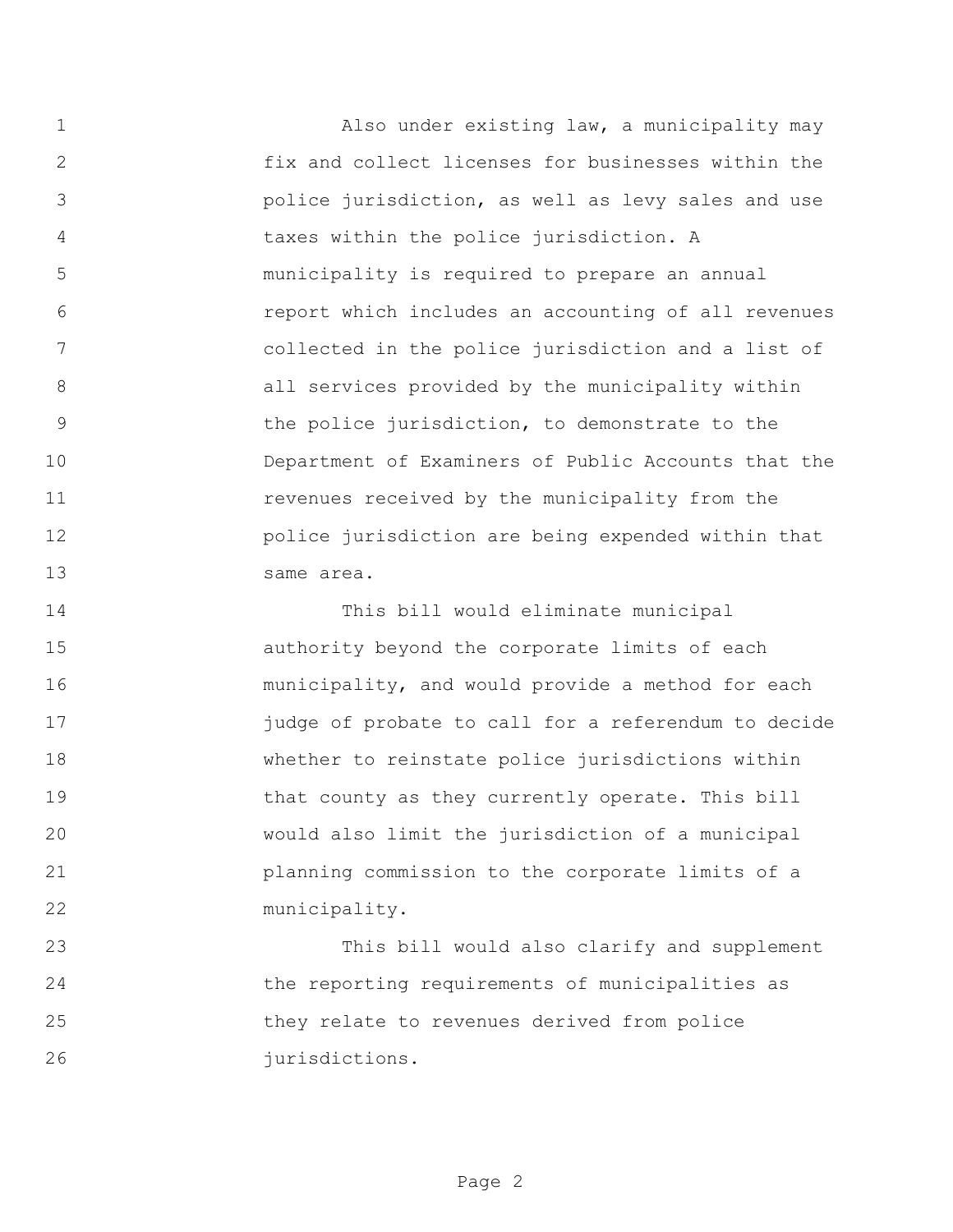| 1              | This bill would specify that the bill would                    |
|----------------|----------------------------------------------------------------|
| $\mathbf{2}$   | not affect any existing public or private contracts            |
| 3              | or mutual aid agreements between certain public                |
| $\overline{4}$ | agencies.                                                      |
| 5              |                                                                |
| 6              | A BILL                                                         |
| 7              | TO BE ENTITLED                                                 |
| $8\,$          | AN ACT                                                         |
| $\mathcal{G}$  |                                                                |
| 10             | Relating to police jurisdictions; No Taxation                  |
| 11             | Without Representation Act; to eliminate extraterritorial      |
| 12             | jurisdiction of municipalities, including police jurisdiction  |
| 13             | and subdivision planning jurisdiction beyond the corporate     |
| 14             | limits; to provide a method for each county commission to call |
| 15             | a referendum for the reinstatement of police jurisdictions; to |
| 16             | clarify and supplement reporting requirements of               |
| 17             | municipalities as they relate to revenues derived from the     |
| 18             | police jurisdiction; and to specify that this act shall not    |
| 19             | affect any existing contracts or mutual aid agreements between |
| 20             | certain public agencies.                                       |
| 21             | BE IT ENACTED BY THE LEGISLATURE OF ALABAMA:                   |
| 22             | Section 1. This act shall be known and may be cited            |
| 23             | as the "No Taxation Without Representation Act."               |
| 24             | Section 2. Notwithstanding any provision of law to             |
| 25             | the contrary, and unless approved pursuant to Section 2, after |
| 26             | January 1, 2023, a municipality may not exercise any authority |
| 27             | outside the corporate limits of the municipality.              |
|                |                                                                |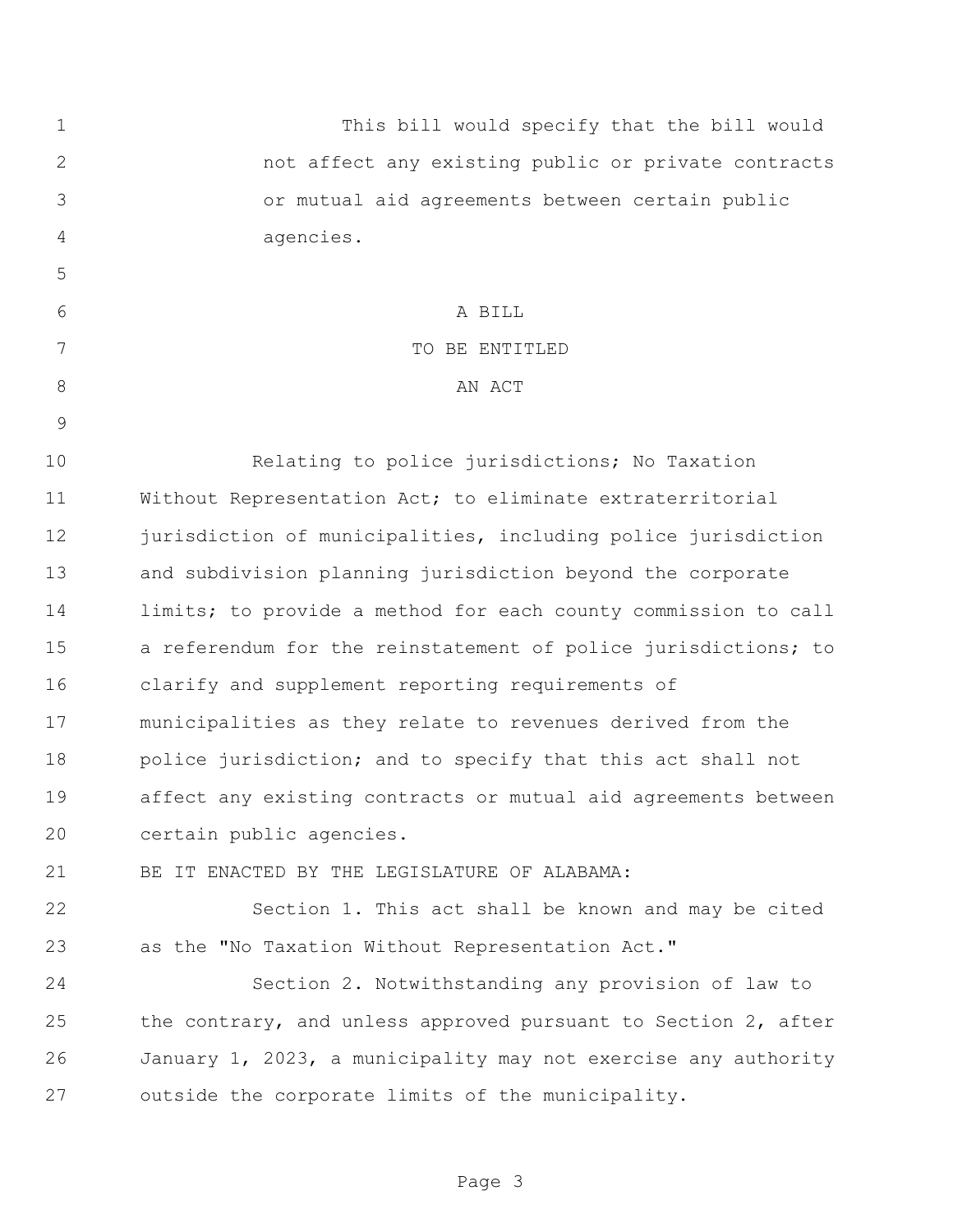Section 3. (a) In the November 2020 General Election, a referendum shall be held in each county to decide whether the municipalities in that county shall continue to exercise extraterritorial authority beyond the corporate limits as provided by existing general or local law.

 (b)(1) The judge of probate of each county of the state, no less than 30 days before the date of a referendum 8 under this act, shall publicly announce the date, hours, polling places, and rules for voting in the referendum, the geographic areas covered by the referendum, and an explanation of the possible results of the referendum.

 (2) The judge of probate of each county of the state shall set the ballot style so that each resident would get the appropriate ballot at the polls. The question shall appear in substantially the following form:

 "Do you favor municipalities in \_\_\_\_\_\_\_\_\_\_\_\_ County enforcing municipal ordinances, including taxing authority and 18 subdivision planning authority, outside of the corporate limits of the municipalities as authorized under existing general and local law?

"Yes \_\_\_\_ No\_\_\_\_"

 (c)(1) If a majority of qualified voters vote no in a referendum under this section, after January 1, 2023, a municipality within the county shall not exercise authority beyond the corporate limits of the municipality, except to enforce ordinances within existing rights-of-way in any public waterway immediately adjacent to territory within its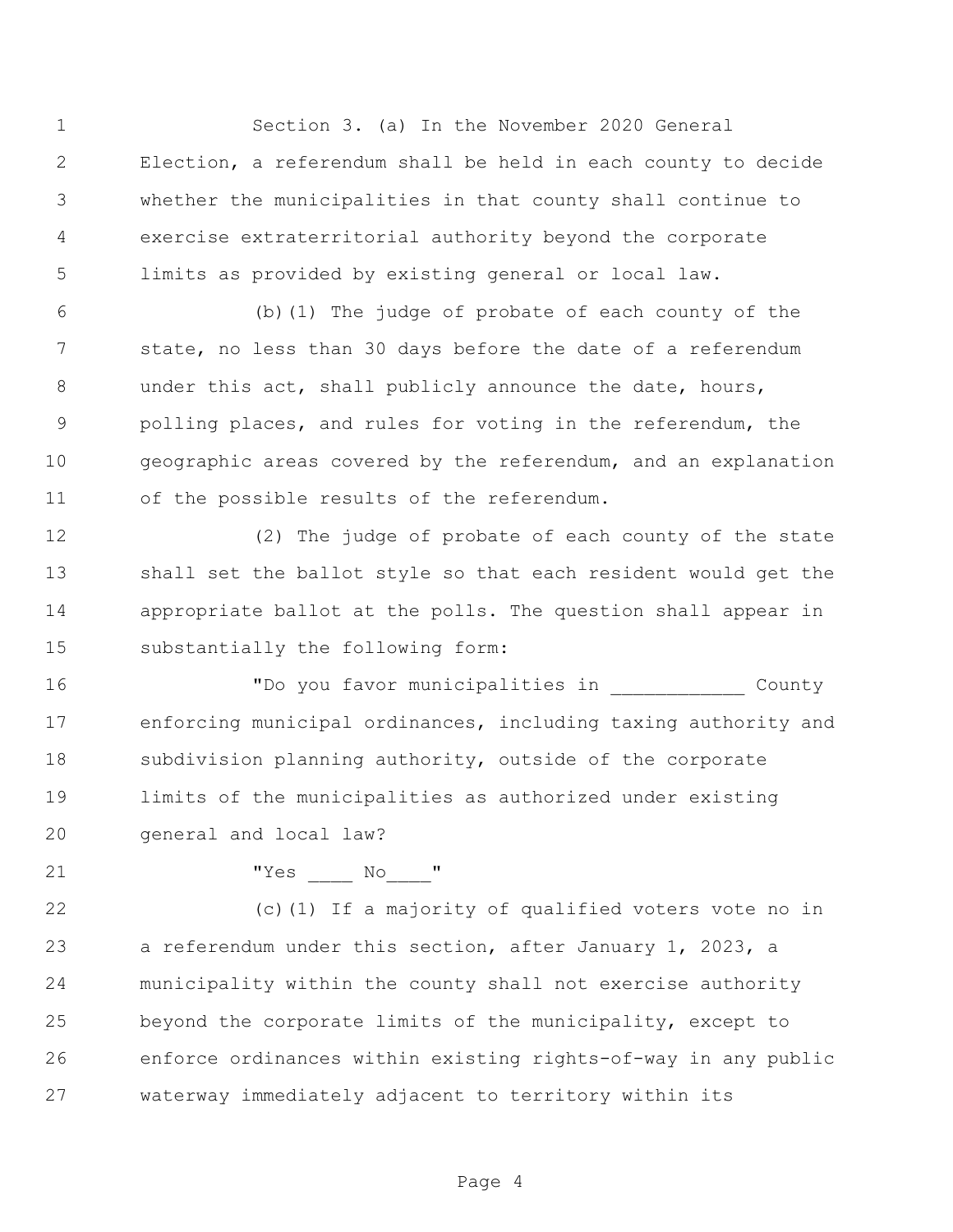corporate limits, as well as on an uninhabited island which lies directly across a public waterway from territory within the corporate limits and would be contiguous with that territory except for the intervention of that public waterway. For purposes of this section, "uninhabited island" means any land surrounded by water which has no residential or commercial buildings on it.

 (2) If a majority of qualified voters vote yes in the referendum, then each municipality in that county may exercise authority over a police jurisdiction beyond its corporate limits as provided by Sections 11-40-10, 11-40-80, 11-40-81, 11-40-82, 11-40-83, 11-40-84, 11-51-91, and 11-51-206, Code of Alabama 1975, and as additionally provided by general or local law.

 (d) No sooner than two years after the initial referendum under this section, another referendum shall be conducted in the same manner by the judge of probate of any county upon receipt of a written petition executed by 10 percent of the number of those who voted in the last county election. A subsequent referendum may be called by the same manner, but may not be called sooner than four years after the prior referendum.

 Section 4. (a) After the effective date of this act, any taxes or fees levied in the police jurisdiction of a municipality shall be specially audited for compliance to ensure that the funds collected from the taxes or fees were expended in the police jurisdiction of the municipality as